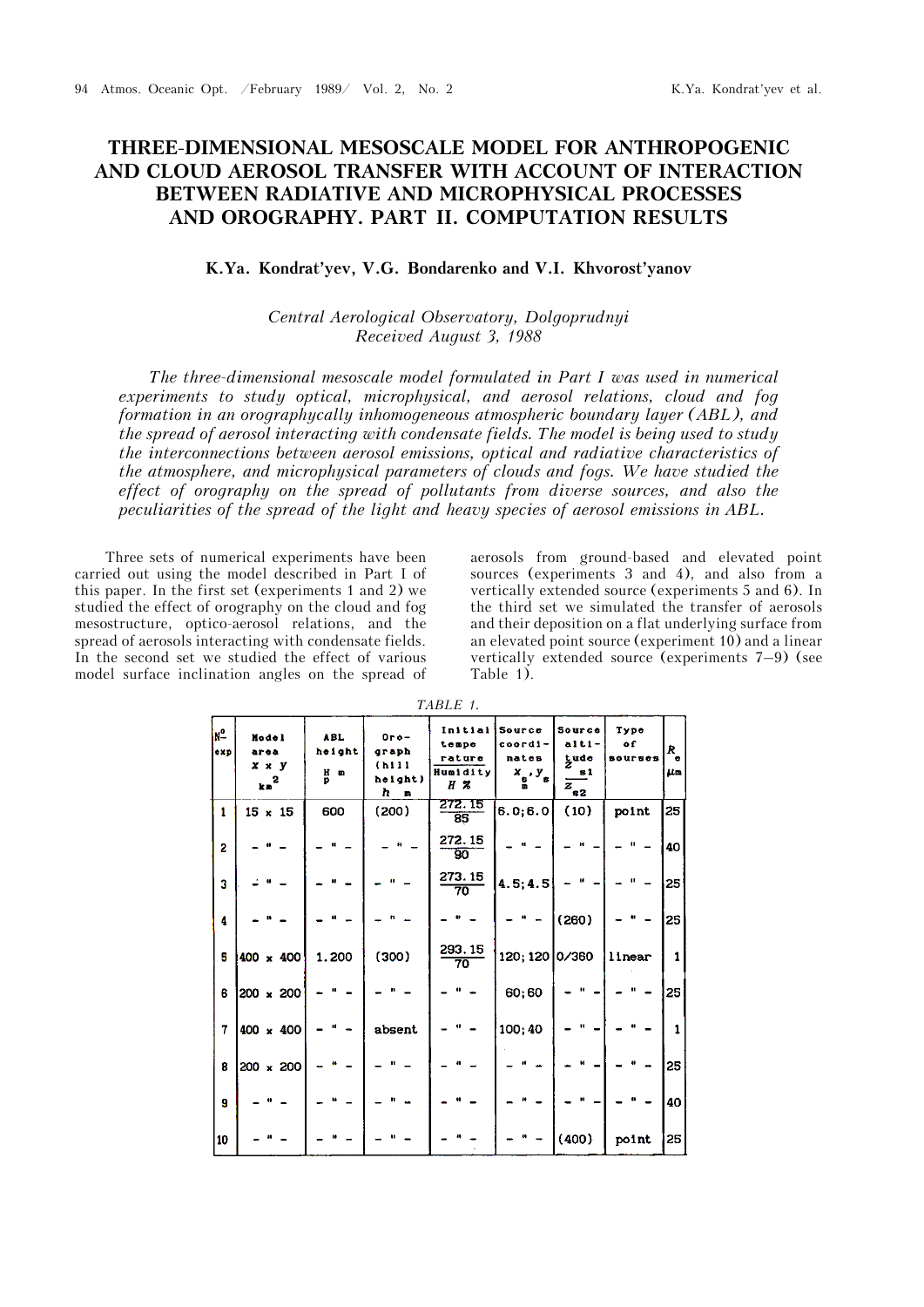In experiment 1, the initial surface temperature  $T_{x1}$  = 272.15 K the altitude temperature distribution by height:  $T(z) = T_{x1} - \gamma z$ , the initial temperature for<br>the hill surface was taken as the hill surface was taken as  $T_0(x, y) = T_{x1} - \gamma_0 \delta(x, y)$ , i.e., in the course of its forced uplift up the slope the air cools according to the dry adiabatic law. The profile *q* was given as

$$
q(z) = \left(\frac{H - 100}{100} \exp\left(-\frac{z}{A_D}\right)\right).
$$
 The time  $t = 0$  is

8:00 p.m.,  $H = 85\%, A_D = 550$  m,  $H_p = 600$  m. The height of the model hill  $h = 200$  m.

As a result of the nocturnal long-wave cooling  $(R_0 \sim -60 \div -70 \text{ W/m}^2)$ , a temperature inversion occurs in the air layers close to the surface, with its upper boundary rising to a height of 200–250 m due to turbulence. The detailed vertical resolution of the model makes it possible to study at length the structure of a stable stratified flow deformed by an orographic inhomogeneity. We examined flows with small Froude numbers when the flow mostly passes around the obstable

$$
(F_r = \frac{u}{NH_p}, \text{ where } N = \sqrt{\frac{g_a(\gamma_a - \gamma)}{T_0}} \sim \sim 10^{-2} \text{ s}^{-1} \text{ is}
$$

the Brent-Vyaisyal frequency, whence  $F_r \sim 0.5 \div 2$ ). The wavelength "generated" by the flow around the obstacle  $\lambda = \frac{2N}{(N \ / u)}$ *N*  $\lambda = \frac{2N}{(N/u)}$   $\sim 2 \div 3$  km. Numerical

computations show that in the lower part of ABL on the windward slopes of the hill there are two upcurrent maxia resulting from the side flow around the hill (Fig. 1a).



*FIG. 1 Cross-sections of vertical motion fields w,cm/sec (curves a and b) and fog water content q*L*, g/kg (curves b and d) over the hill in horizontal planes xoy at the heights*  $z_1 = 100$  *m (curves a and b)* and  $z_1 = 260$  *m* (curves c and d) in experiment *1 (the shaded area is the section of the hill, the dashed line is its foot, and the arrows represent the horizontal velocity vectors C at the grid nodes).*

These give way to downcurrent at the leeward slopes that also exhibit two maxima resulting from the spreading of the frontal portion of the flow. As the altitude grows higher, the effect of the side flow declines and the areas of upward and downward motions merge. Moreover, due to the observed right-hand turn of the wind with altitude in ABL, they are reoriented towards the background wind direction (Fig. 1c).

The patterns of the stably stratified flow past bell-shaped obstacles as computed with the model agree with physical experiments<sup>1</sup> and simulations<sup>2,3</sup>, except that the experiments did not reproduce the altitude wind "rotation" observed in ABL and, consequently, no spatial reorientation of the areas of upward and compensating downward currents was found.

In the flow around obstacles, fog is formed at the windward slope in the upcurrent areas (Figs. 1b, d). With a rise up the slope of the obstacle, the air is cooled according to the dry adiabatic law, since the incoming flow stratification is moisture-unstable, because of the *T*(*z*) lapse rate mismatch, there occur disturbances over and beyond the obstacle that cannot be described by the quasipotential flow theory. Their character resembles internal gravitational waves (IGW). The wind velocity field deformation leads to a secondary maximum of ascending currents beyond the obstacle (Fig. 2a).



*FIG. 2. Sections of vertical motion fields w, cm/sec (a); vertical turbulence coefficient k*z*, cm2 /sec (c); long-wave radiation flows upward flux*  $F_1^{\uparrow}$  (*b*) and downward flux  $F_1^{\downarrow}$  (*c*),  $W/m^2$ , *cloud and fog water content q*1*,g/kg (e) and radiation heat influx R<sub>L</sub>, K/hr (f) over the hill*  $(shaded \text{ area})$  in plane  $xOz$  at  $y = 7.5$  km *(experiment 1.)*

As the flow passes over the hill it is turbulized, with  $\text{`increasing by } 50-100$  per cent (Fig. 2c). Such peculiarities of the flow structure lead to the formation of a fog on the windward side of the obstacle and of elevated clouds beyond it in the upcurrent areas (Fig. 2e). Being close to the blackbody radiation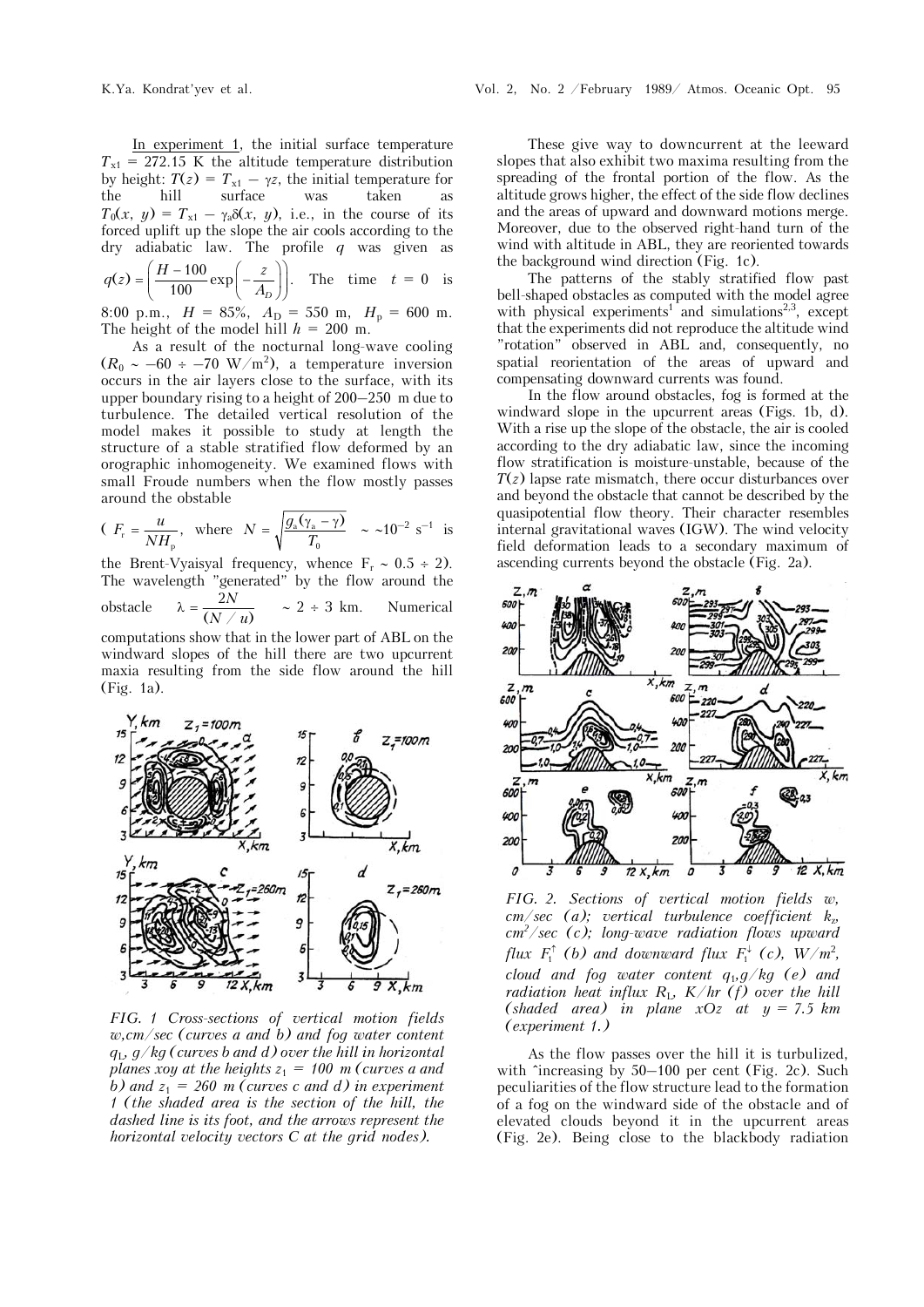fluxes  $B(T)$ , the upward radiation flows  $F_1^{\uparrow}$  largely follow the structure of the temperature field (Fig. 2b). The presence of clouds and fog causes a sharp increase of the downward LWR  $(F_1^{\uparrow}$  goes up to  $280-290$  W/m<sup>2</sup>) in areas with a maximum water content gradient (Fig. 2d), i. e., the cloud acts to screen LWR, with a resultant change in the radiation balance of the underlying surface. Long-wave cooling shifts from the earth surface to the fog and cloud tops (where water content gradients are at a maximum) and amounts to  $-2$ ,  $-2.8$  K/hr (Fig. 2f). This deepens the temperature inversions at the top levels, contributes to the increase of  $q_L$  up to 0.2 g/kg owing to the positive feedback between  $R_L$  and  $q_L$ , which results in the increased heights of the cloud and fog tops (Figs. 2e and f). This is how one of the types of thecloud-radiation interactive coupling described above is realised. Thus, in the absence of advection, orography causes the formation of a double-layer cloud-fog system that develops under the influence of the radiation factor.



*FIG. 3. Surface heat balance components (W/m*<sup>2</sup> *): turbulent flows of sensible B (a) and latent B (b) heat, heat flow from the depth of the soil*  $B_S(c)$  *and radiation balance*  $R_0(d)$ *.* 

Figure 3 shows the surface heat balance component distribution(Eq. (17)). Nocturnal radiation cooling results in compensating turbulent flows towards the surface from the atmosphere: sensible heat  $B_{\rm T} = -c_{\rm p}\rho k_{\rm z}\left(\frac{\partial T}{\partial z} + \gamma_{\rm a}\right)$  $=-c_{\rm p}\rho k_{\rm z}\left(\frac{\partial T}{\partial z}+\gamma_{\rm a}\right)$ latent heat

 $B_{\rm q} = -c_{\rm p} L k_z \frac{\partial q}{\partial z}$ , and a heat flow from the soil

 $B_{\rm s} = -c_{\rm s}\rho_{\rm s}\kappa_{\rm s}\frac{\partial T_{\rm s}}{\partial x}.$  $=-c_s \rho_s \kappa_s \frac{\partial T_s}{\partial x}$ . The fog and cloud formation alters the surface radiation balance. The near-surface

temperature Inversion on the windward side of the obstacle is destroyed due to the following two factors: forced upcurrents and a wind velocity increase with height. The terms with  $u_{\gamma_a} \delta_x$ ,  $v_{\gamma_a} \delta_y$  in Eq. (7) account

for additional cooling that shifts from the underlying surface to the fog top thereby stabilizing the vertical profile  $T(z)$ . This causes reduction of the near-surface inversion and turbulent heat  $B_T$  from the atmosphere to the surface (from  $-35$  to  $-7$  W/m<sup>2</sup>) on the windward slope of the hill on the lee side of the hill, the air heated by the downcurrents increases the temperature lapse rate in the surface layer and deepens the inversion, B rises up to  $-40 \text{ W/m}^2$ , for  $x = 8-9$  km (Fig. 3a). The humidity inversion in the fog is destroyed as the condensate settles onto the underlying surface,  $B_q$  on the hill is one-third as much over the ambient latent heat (Fig. 3b). In view of the greenhouse effect of the fog, *R*0 goes down from  $-70$  W/m<sup>2</sup> to  $-18$  W/m<sup>2</sup> (Fig. 3d). The local warming-up below the fog layer leads to a sharp drop in the compensating heat flow  $B_s$  from the depth of the soil to the surface from  $-30$  to  $-10 \frac{\text{W}}{\text{m}^2}$  (Fig. 3c). Thus, the combined effect of the radiative and orographic factors causes the spatial inhomogeneity of the surface heat balance components.



*FIG. 4. Vertical sections of pollutant concentration fields lgS in planes xOz at*   $y = 7.5$  km (a) and  $yOz$  at  $x = 7.5$  km (b); *horizontal sections of fields IgS and velocity vector components C over the hill (h = 200 m) at heights of*  $z_1 = 180$  *m* (*c*) *and*  $z = 260$  *m* (*d*); *pollutant concentration near the ground (lgSe) and accumulated concentration on the underlying surface (Fs, f) in experiment 1 (the shaded area is a section of the hill, and the dashed line is its foot).*

Spreading from a continuous point source placed at a height of  $z_s = 10$  m at a point with coordinates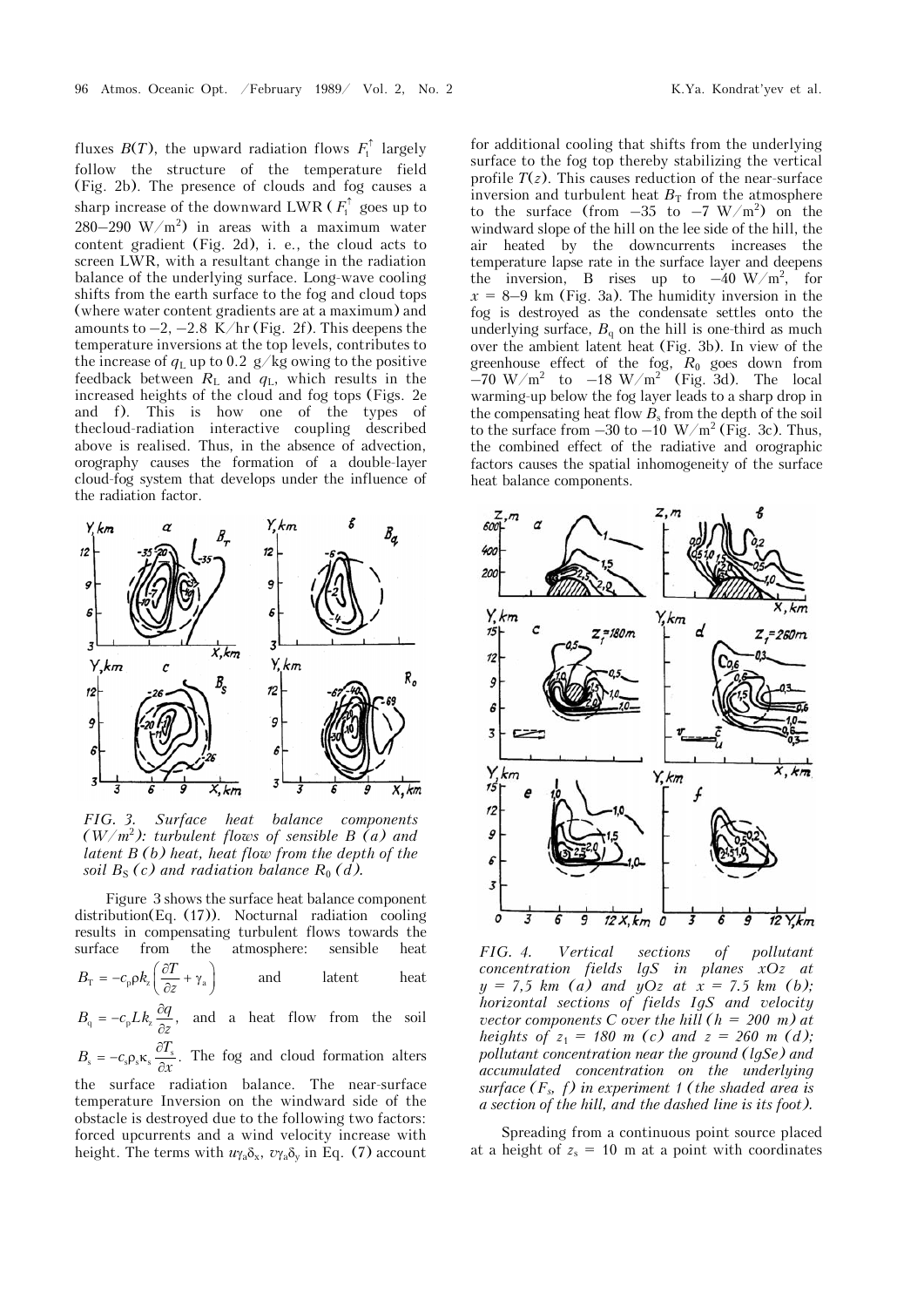(6.6 km) on the windward slope of the obstacle (the initial concentration  $S_{10} = 1 \times 10^4$  l<sup>-1</sup>) the aerosol heavily absorbed by fog droplets on the windward side of the hill. A vertical section at right angles to the background wind and a horizontal section at  $z_1 = 180$ m clearly shows maximum concentrations of lg *S* at the slopes of the hill (Figs. 4b, c). The maximum on its south-east side is due to the prevailing direction of the side flow around the obstacle (vector *C*), with the pollution accumulating on the condensate droplets. The aerosol particle absorption and the settling of the pollutant species entrained by fog droplets on the underlying surface result in the formation of a pollution patch .with maximum values of  $\log S_0$  and accumulated sediment  $F_s$  on the windward slope of the obstacle (see Fig. 4d). A patch with minimum pollution is formed in the lee of the hill, which is due to the "screening" effect of the fog cap and the prevailing side flow of the aerosol cloud around the obstacle.

The results obtained agree with experimental  $data<sup>4,5</sup>$  and theoretical predictions<sup>4,6</sup> that show an increased aerosol number density in clouds and fogs (the pollution accumulation by the condensate).

The vertical optical thickness of the atmosphere is calculated from the formula<sup>7,8</sup>:

$$
\tau_{\lambda} = \int_{0}^{z} (\sigma_{w\lambda}(z) + \sigma_{a\lambda}(z)) dz
$$
 (1)

where  $\sigma_{w\lambda}$  and  $\sigma_{a\lambda}$  are cross-sections of radiation scattering by droplets and aerosol, respectively. Calculations according to formulas for  $\sigma_{w\lambda}^{9,10}$  show that in a fog up to 200 m thick with average water contents  $q_{\rm L} \sim 0.1$ –0.2 g/kg and  $\bar{r}_{\rm L}$  = 5  $\mu$ m,  $\tau_{\rm w\lambda} \simeq 4$ –10 at  $\lambda = 0.5$  µm. The accumulated aerosol increases the optical thickness owing to the following factors:

1. The dependence of aerosol scattering cross-sections on wavelength  $\lambda$  and relative humidity *H*, according to experimental data is determined by empirical inverse-power laws  $\sigma \lambda \sim \lambda^{-Q}$  (see Refs. 11 and 12) and  $\sigma(H) \sim (1 - H)^{-R}$  (see Refs. 13–15) that can be derived theoretically from a model hygroscopic water-covered aerosol<sup>16</sup>:

$$
\sigma_{a\lambda}(H) = D_1(\nu, \alpha) S \lambda^{-0} (1 - H)^{-R}
$$
 (2)

$$
\sigma_{a\lambda} \mid H = 100 \times \sigma^2 \rho^2 \qquad (3)
$$

where  $D_1(v, \alpha)$  is a constant depending on the aerosol microstructure and *S* is the aerosol concentration. With an increase in relative humidity,  $\sigma_{\alpha\lambda}(H)$ increases by several fold according to Eq. (1), and in a fog with  $H = 100\%$ , according to Eq. (3),  $\sigma_{\alpha\lambda} = 1-3$  $km^{-1}$ . In polluted areas aerosol optical thickness estimated by the given model may amount to 1–3.

2. The aerosol modifies the cloud and fog microstructure, leading to a reduced droplet size. According to Refs. 10 and  $\sigma_{w\lambda}(r_{\rm L}) \sim r_{\rm L}^{-1}$ . In the areas of heavy pollution (Fig. 4,  $x = 7$  km,  $y = 6$  km), owing to activation of new condensation nuclei from aerosol particles, the mean droplet size is reduced by 30–50%. According to  $\sigma_{w\lambda}(r_L)$ , there is a corresponding increase in the scattering cross-section and optical thickness (up to 12–15).

Thus, anthropogenic aerosol emissions in the presence of clouds and fogs can be detected through remote sensing of the atmosphere as zones with increasing radiation scattering cross-sections and optical thickness. This agrees with experimental  $data^{5,9}$ 

In the second set of experiments, we studied the spread of aerosol particles in the absence of clouds or fog ("dry problem") over an orographically inhomogeneous underlying surface with variable inclination angles (Table 1). Thus, with a hill height  $h = 200$  m and a test area of  $15 \times 15$  km<sup>2</sup> (experiment 3), separation of the incoming stratified flow determines the existence up to considerable heights of a spatial pollution field inhomogeneity spreading from an elevated source  $(z_s = 20 \text{ m})$ .<br>The distribution of t

distribution of the above ground concentration  $S_0$  and accumulated sedimentary pollutants  $F_s$  indicates the existence on the lee side of the hill of a lower precipitation zone ("precipitation shadow") formed due to moderation of the direct incoming flow by an orographic obstacle and an intense side flow of the aerosol cloud around the hill.

A comparison of the computational data with the measurements of the pollution spread over the surface of a bell-shaped obstacle in a physical model experiment<sup>18</sup> shows them to be in reasonable accord with each other: the accumulated impurity concentration is at a maximum' on the windward slope and at a minimum on the leeward slope and the isoline pattern lgS shows that the flow and the pollution cloud mostly pass around the flanks of the obstacle (numerical calculations for real topography19 show the same effect).

Given an elevated point source located at a considerable height  $(z_{s1} = 240 \text{ m}, \text{ experiment } 4)$ , the pollution cloud is carried more intensively in the sideways direction from the hill by the deformed air flow. The contamination plume gets wider transverse to the background wind at heights with a maximum transverse component v of the horizontal wind velocity *C*.

Experiments 5 and 6 involved more gently sloping obstacles with maximum heights of  $h = 300$  m. For given horizontal scales ( $x \sim 200-400$  m), the surface slopes are small  $({\sim 10^{-3}})$ . At low wind velocities  $(\overline{U}_a = G = 5m/sec)$  a quasipotential flow around the obstacle is observed without any significant deformation of the incoming air flow. The altitude of pollution plumes follows the changes in the terrain profile, and it is only in areas with slight upcurrents over the windward slopes of the obstacles where the aerosol particles tend to rise higher. Thus, the experiments with a negligible orographic inhomogeneity of the underlying surface  $(\tau \gamma \alpha_{\sigma} \leq 0.001)$  confirm the conclusion formulated in Ref. 4 that a gently sloping relief has no appreciable effect on the pollution transfer.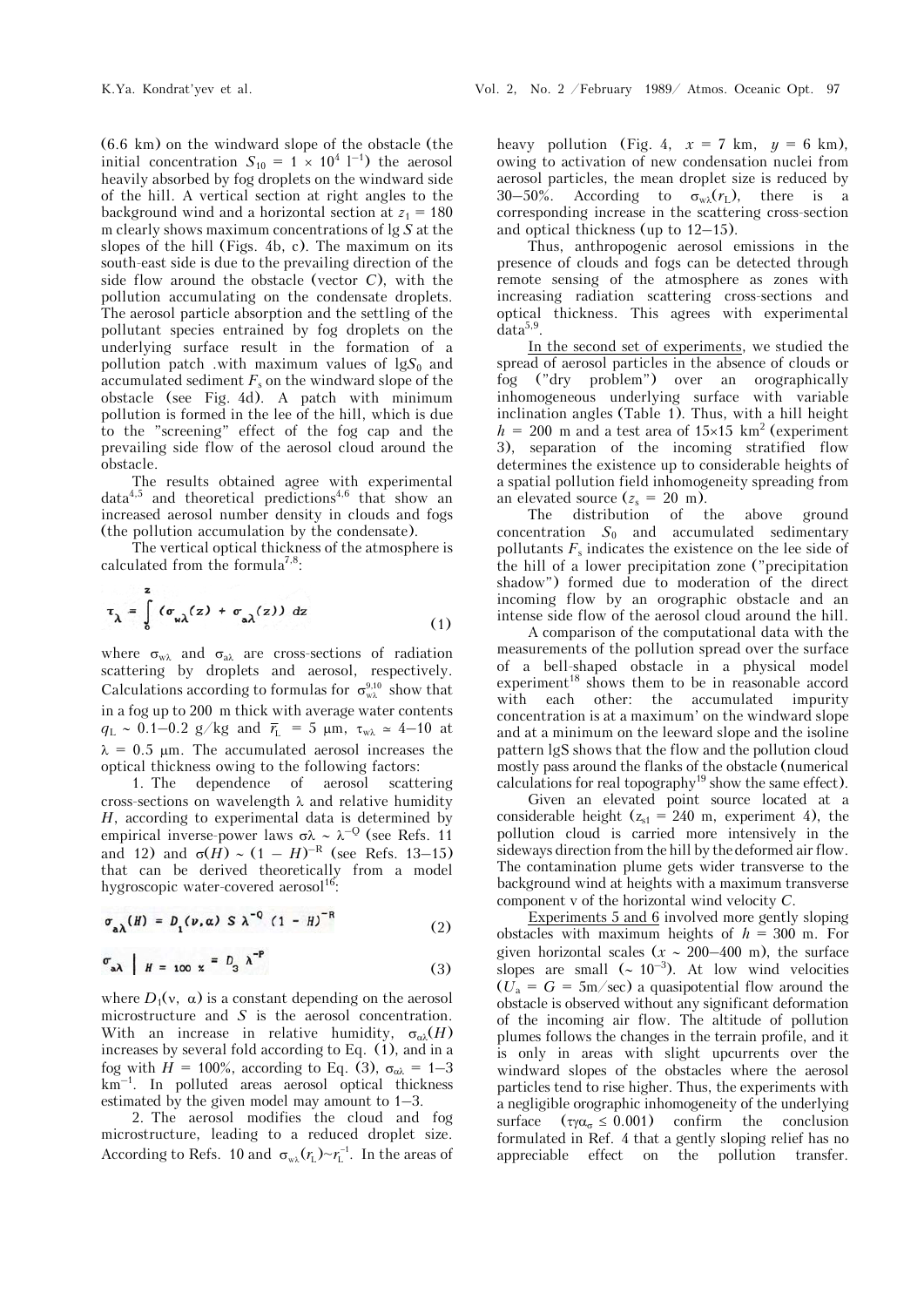A nonuniform spatial distribution of sedimenting pollutants and accumulated sediments on the surface does occur only at increased slopes (tg $\alpha_s \sim 0.05-0.1$ , experiments 3 and 4).

In experiments 5–9, a vertically extended linear source was used to simulate ejections into the atmosphere of initially overheated pollutants from industrial sources, thermal power plants, combustion products, etc. Estimates in Ref. 4 show that with the initial overheating  $\Delta T \sim 50$  K the height of the initial aerosol plume uplift increases up to 600 m. Given linear sources at the nodes of the difference grid  $(\Delta x_s,$  $\Delta y$  the spread of emissions from area sources whose linear extent did not exceed the step of the difference grid (1.5–2 km) was simulated. The spread of aerosol components with different weights was studied: from virtually weightless species  $(R_e = 1 \mu m, \text{ simulating})$ the transfer of condensation and crystallization nuclei) to particles with  $R_e = 25.40 \mu m$  (coarse dust fractions, combustion products) (Table 1).

In the computations the linear source was set at the grid nodes in the vertical at the altitudes  $z_{s1} = 0$  m,  $z_{s2}$  = 360 m, with a northern background wind<br> $U_a = G = 5$  m/sec. The surface temperature  $U_a = G = 5$  m/sec. The surface  $T_{x1}$  = 273.15 K. The choice of the spatial scale in the model (400×400 km<sup>2</sup>, 200×200 km<sup>2</sup>) was dictated by the need to evaluate the spreadzones for aerosol components of variable size. In experiment  $\overline{z}$ , the aerosol particle size  $R_e = 1 \text{ µm}$ , the initial concentration  $S_{10} = 2 \times 10^{4}$  l<sup>-1</sup>, and the vertically extended linear source coordinates  $x_s = 100 \text{ km}, \quad y_s = 40 \text{ km}$ (Table 1). The tail cone of a virtually weightless pollutant with  $R_e = 1$  µm rises to heights of  $z \sim 600$  m (Fig. 5a, b).

As a result of nocturnal long-wave cooling, the surface temperature inversion extends to a height of  $\sim$  200 m beyond which there are layers with a neutral stratification (Fig. 5b). In view of a virtual absence of aerosol sedimentation the pollution spreads in a horizontal direction above the surface temperature inversion layer (at heights of 300–600 m) far away from the source(Fig. 5a and b). The temperature rise up to a height of  $\sim 200$  m determines low ABL turbulization (profile  $k_z$ , Fig. 5a) and altitude changes in the ground wind deflection angle  $\alpha_s$  from the background wind (Fig. 5b). The light-weight aerosol plume broadening in the transverse direction with respect to the average wind is peaked at heights of 200–500 m, where the transverse horizontal wind velocity component is at a maximum (Fig. 5b). The results obtained agree with the evaluations of the spread of considerably overheated contaminants at night and in the evening when the surface temperature inversions are often found to occur. In these conditions the pollution may not reach the ground and will disperse above the inversion layer.

In view of such peculiarities inherent in the wind transfer of a light-weight aerosol it is carried far away from the source and settles on the underlying surface under the influence of the turbulent diffusion to form a patch of pollution extended in the direction of the average wind. As a result of a 10-hour aerosol emission into the atmosphere, a minute quantity of sediment is accumulated on the earth's surface, while the bulk of the matter is diffused from the elevated plumes; the accumulated sediment concentration decreases by an order of magnitude every 50–70 km downstream (Fig. 5d).



*FIG. 5. Vertical sections of pollution concentration fields (lgS) along and across the background wind*  (*in plane y0z at*  $x = 80$  *km. a, and in the plane x0z*  $at \quad y = 100 \; km.$  b). vertical profiles of *meteorological elements: longitudinal component of horizontal wind velocity u, m/s, vertical turbulent diffusion coefficient k*z*, m /sec (a), temperature T K, transverse wind velocity component v, m/s, deflection angle of horizontal wind from background wind*  $\alpha_C$ , *degrees* (*b*), and *horizontal sections of pollution concentration fields lgS : at a height of*  $z_1 = 300$  *m, horizontal velocity vector components C (c), and accumulated pollution concentration F<sub>S</sub>* (d) in experiments 7, 8 after a *10-hour evolution of the pollution plume facula (1-light pollutant component R*<sup>e</sup> *= 1 mm; 2-heavy component,*  $R_3 = 25$ *mm*).

Aerological measurements on the spread of condensation nuclei (CN) point to areas of increased CN-concentration due to certain industrial sources. Thus, experiments carried out in 1971–1975 under the